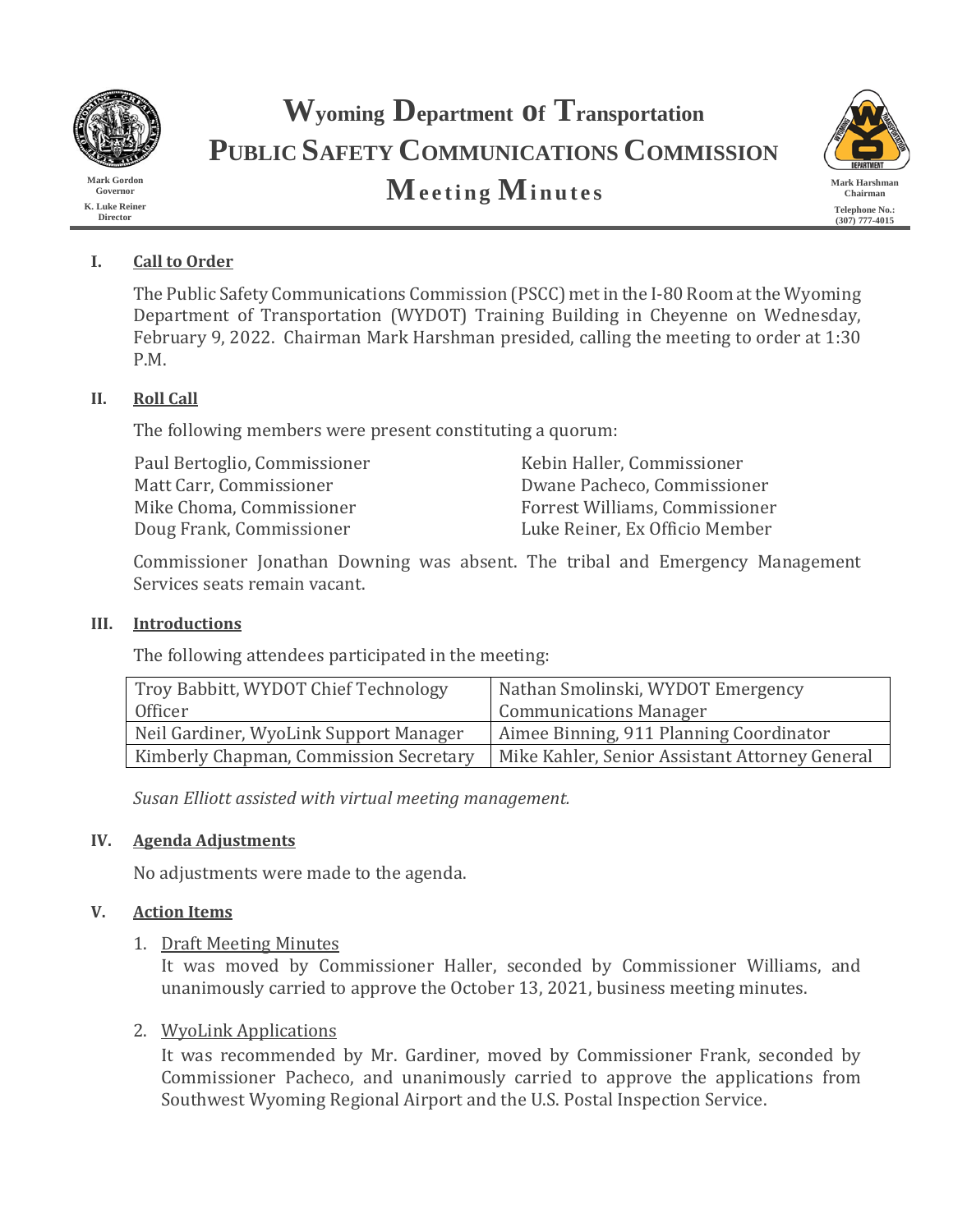#### **VI. Updates/Discussions**

#### 1. Director's Update

Director Reiner presented his update.

#### COVID-19

COVD-19 case numbers at WYDOT have leveled off, and the agency continues not to track vaccination status.

#### Federal Updates

The Infrastructure Investment and Jobs Act (IIJA), also referred to as the Bipartisan Infrastructure Law (BIL), will provide WYDOT with approximately \$100 million annually in additional formula funding for the next five years. This funding will be used primarily for roads and bridges, electric vehicle (EV) infrastructure, and broadband.

The director asked the commission to keep a few things in mind as WYDOT waits for the federal government to determine funding and administrative processes. One, the IIJA contains a large amount of discretionary funding for state and local governments and agencies, but it is not yet clear how the state will synchronize and streamline the application process for these funds and access appropriate matches. Governor Gordon has created a task force to discuss these issues and decide on processes.

Two, EVs will be a reoccurring priority since the IIJA allots \$27 million over the next five years to WYDOT. The director will brief the governor's chief of staff later today on WYDOT's initial strategic plan for those funds. As the funding recipient, WYDOT will lead a collaborative, multi-agency effort to ensure that EV infrastructure is in place along our main transportation corridors.

Finally, the director reminded the commission that the federal government is still operating under a continuing resolution, which holds WYDOT at last year's funding levels. Congress has yet to fund fully the IIJA. Delays in funding will affect timelines for project spending.

#### State Updates

#### *Budget*

No major changes have been made to WYDOT's proposed budget, including the accompanying 20 exception requests. None of the exception requests required additional funding; all were seeking permission to spend funds that had already been allotted to the agency. A few requests are for WyoLink. Director Reiner feels that there is growing support in the legislature for WyoLink because of demonstrated success and increased subscribers.

In addition to the exception requests, two separate pieces of legislation have been proposed that could potentially provide funding for WyoLink.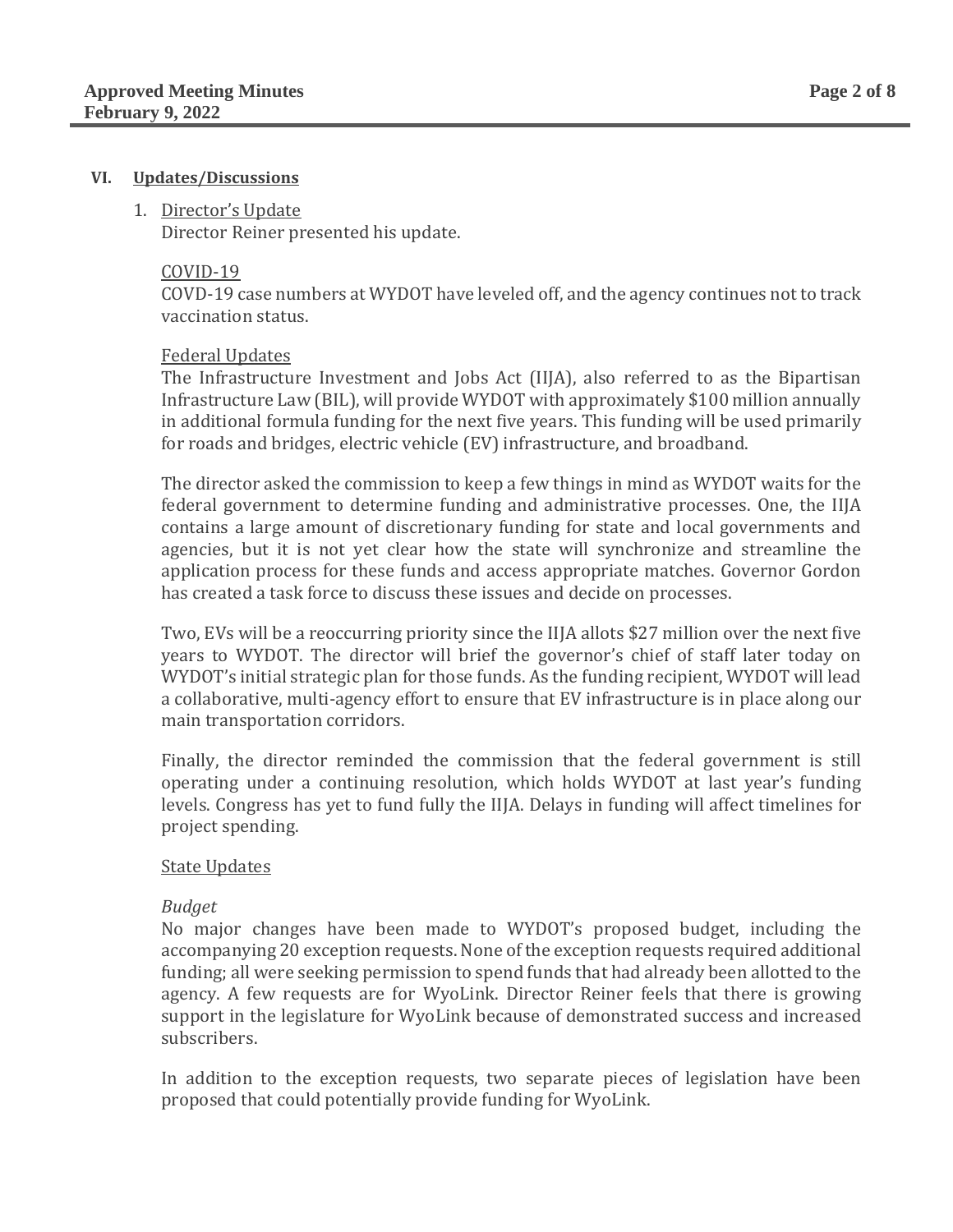The legislature is working on a budget for American Rescue Plan Act (ARPA) funds, which includes a line item for WyoLink. If approved, it will provide \$35 million to expand the WyoLink system.

#### *Compensation*

The governor has put forward a compensation package to the legislature that would provide raises to state employees. The proposed package successfully cleared the Joint Appropriations Committee with no suggested changes. This package represents the first of several phases to increase employee recruitment and retention. Future phases could include additional salary/wage increases and the implementation of step increases.

#### *Other Legislation*

Director Reiner shared that the department is monitoring two additional revenue bills: fuel tax and reallocation of severance taxes. Updates will be provided as available. A must-pass bill for WYDOT is HB0007, Commercial vehicle driving disqualification. This bill mirrors federal law and stipulates that anyone convicted of using their commercial vehicle in the commission of felony human trafficking will be disqualified from driving a commercial vehicle in Wyoming for life. If the bill is not passed, it could lead to the decertification of Wyoming's commercial driver's license program and the loss of 4 percent of federal funding. Director Reiner requested that commissioners speak in favor of this bill.

Commissioner Choma addressed the issue of employee compensation; he felt that WYDOT leadership should discuss the classification of certain positions, such as dispatchers, as a way to address compensation. Director Reiner agreed and shared that WYDOT has worked with the Human Resources Division (HRD) to obtain a raise in pay for dispatchers—hourly wages will increase to about \$17 an hour. Next they will work to adjust classifications for Transportation Management Center (TMC) operators to bring parity with dispatchers.

## 2. Chief Technology Officer's Report

Troy Babbitt presented his update. The update also included information presented by Ms. Binning on Next Generation 911 (NG911).

#### Commission Vacancies

The PSCC currently has two vacancies in its membership: tribal and emergency medical services. Mr. Babbitt shared that he and Ms. Chapman are working diligently to fill those positions. The Wyoming EMS Association will discuss their representative's vacancy at the association's annual meeting tomorrow and make a recommendation.

Mr. Babbitt thanked the commissioners for visiting the TMC and the dispatch center. He reminded the commissioners of the critical need to upgrade the microwave backhaul. WYDOT is currently using older, legacy T1-type technology. The long-term goal is to upgrade to Ethernet as it would provide more space to offload traffic, especially as the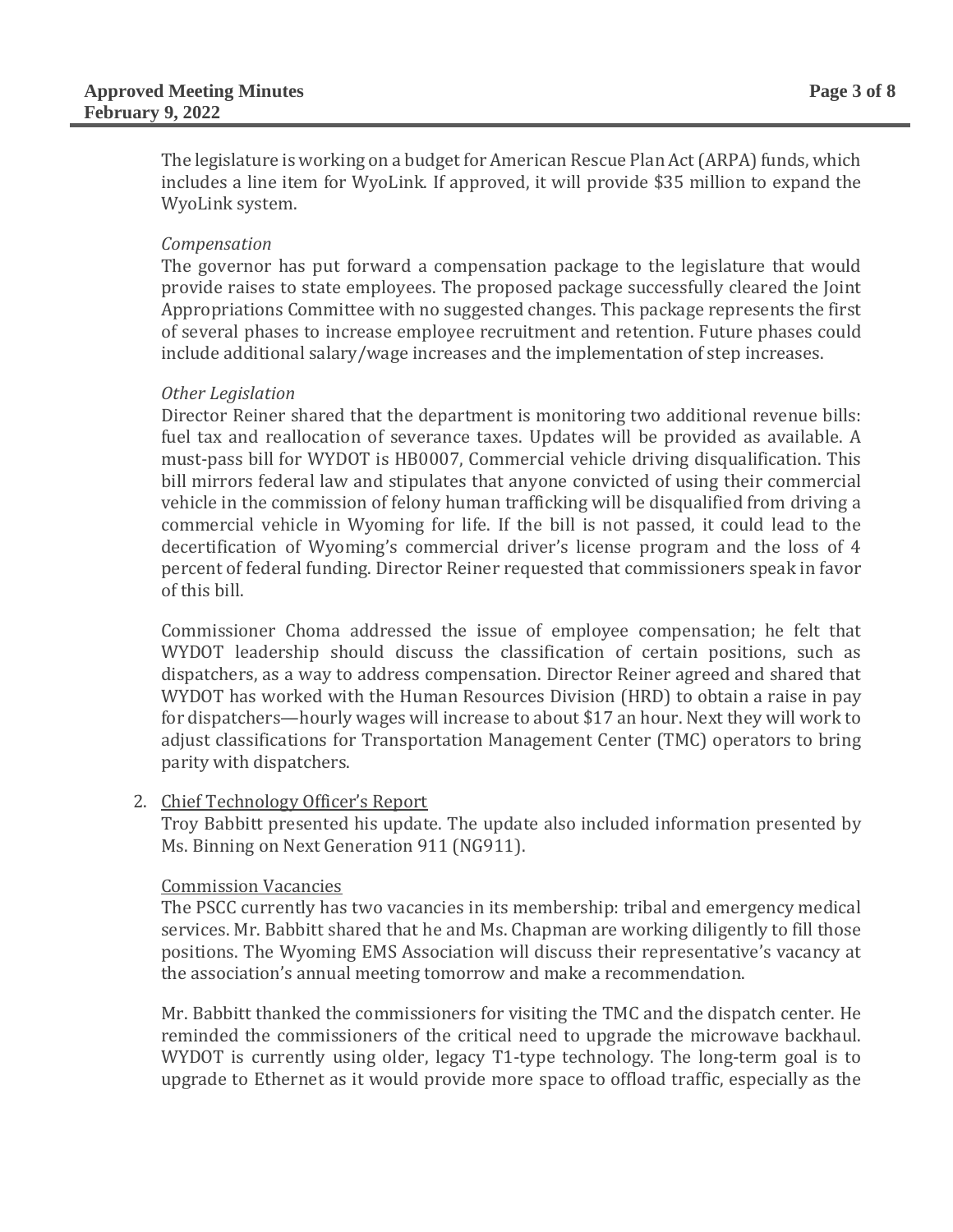state moves to NG911. Mr. Babbitt believes that upgrading microwave capability should be a high priority in funding discussions.

## Next Generation 911 (NG911)

Ms. Binning updated the commissioners on the work of the NG911 workgroups. The Education and Outreach Workgroup made a presentation on NG911 funding at the Sheriffs Association's conference in November. The presentation addressed funding deficits, the importance of geographic information system (GIS) mapping technology, and upcoming legislation. Committee members Joey Williams, Campbell County Sheriff's Office; Amber Young, Laramie County Combined Communications Center; Monte McClain, Park County Sheriff's Office; and Sierra Borovatz, Washakie County Sheriff's Office assisted with the presentation.

Mr. Babbitt shared that the NG911 state plan is complete; however, current legislation could impact funding and require modifications to the plan. Therefore, the plan will be released after the legislative session.

#### Proposed Legislation

#### *Federal*

Mr. Babbitt reported that the Build Back Better plan, which would have allocated \$10 billion in NG911 funding to the states, has stalled in Congress. The bill is not dead, but Mr. Babbitt is unsure of the outcome.

#### *State*

The 2022 Budget Session begins next week and there are a few bills pertaining to WyoLink and the PSCC. Senate File 41, Expanding NG911, would give the PSCC oversight of the development, implementation and operation of NG911 emergency communications systems in the state. It would also add two new members to the commission from the Association of Public Safety Communications Officials or the National Emergency Number Association and the Wyoming Office of Homeland Security. Federal NG911 grants requires a governing body to oversee funds disbursement to local entities, and SF0041 would create this structure and allow Wyoming to pursue federal grants.

House Bill 12, which resulted from the summer meetings of the Joint Transportation Committee, addresses public safety communications funding. Mr. Babbitt and Mr. Smolinski served on a working group with members of the Wyoming County Commissioners Association (WCCA) to explore funding streams for WyoLink, but the group could not find any satisfactory solutions. As an alternative solution, HB0012 would appropriate \$89 million of unexpended, unobligated ARPA funds for the expansion and maintenance of the WyoLink system.

In anticipation of this bill's passage, Messrs. Babbitt, Smolinski, and Gardiner have identified and prioritized the next 17 sites for additional WyoLink towers. Other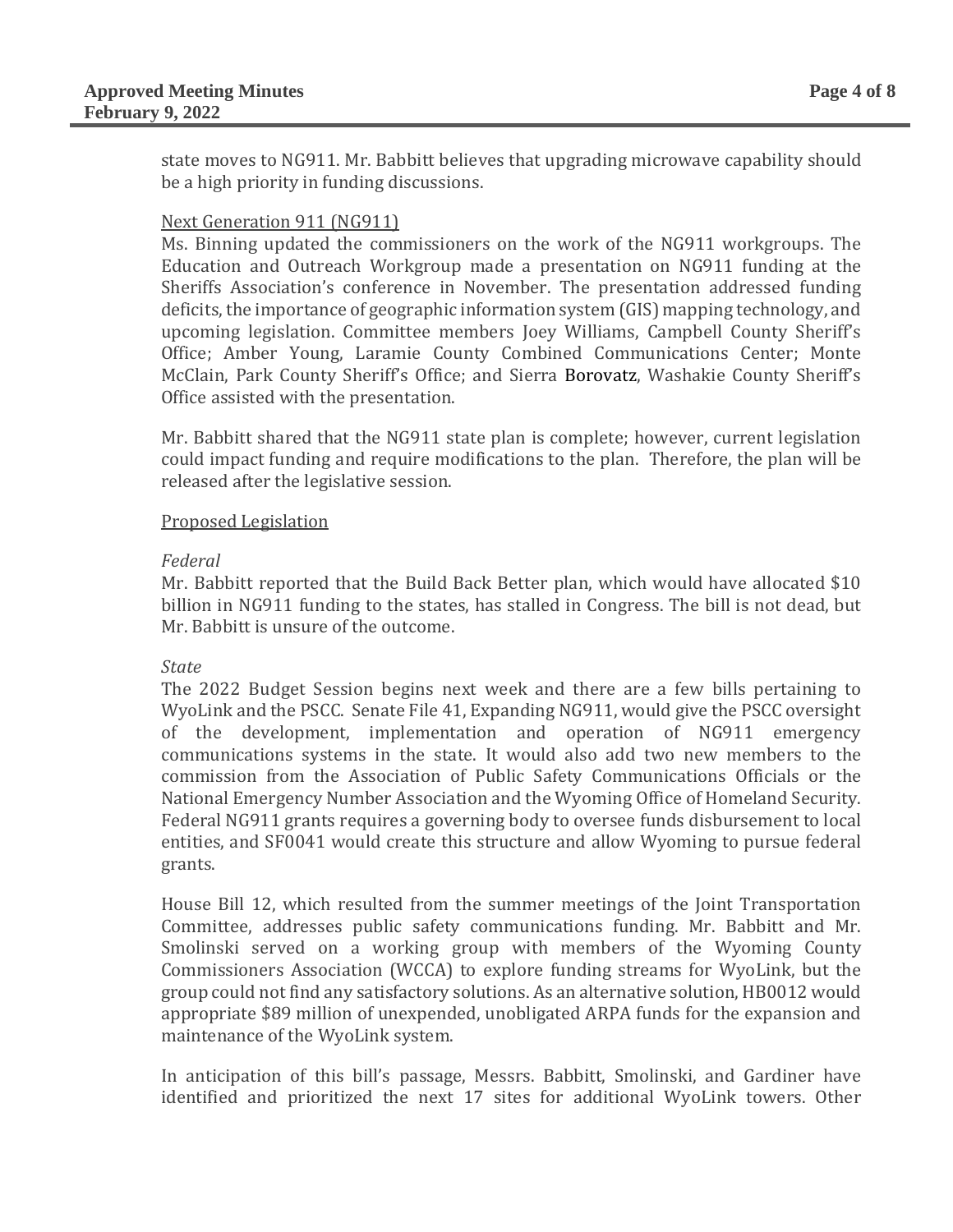potential uses for these funds include updating the microwave backhaul, updating Quantar radios, channel expansion, and other department priorities. WYDOT is ready to make recommendations upon the passage of the bill.

The governor has also proposed \$35 million in ARPA funds for WyoLink. Additionally, the Mineral Royalty Grant, which would cover the local share for WyoLink, is still included in the budget bill. These funds could potentially cover maintenance costs through the biennium and would give WYDOT more time to search for long-term funding solutions.

Following a question on costs from Commissioner Choma, Mr. Babbitt shared that each WyoLink tower site costs about \$1.9 million, with an additional \$34,000 a year in maintenance costs. The team tries as much as possible to collaborate or colocate with internet service providers, Enterprise Technology Services, and the broadband buildout to increase capacity and decrease costs.

#### 3. Emergency Communications Program Manager's Report

Mr. Smolinski provided his update. The update also included information presented by Mr. Gardiner regarding WyoLink operations.

#### 16 Tower Build-Out Report

Mr. Smolinski reported that construction has slowed for the winter. The team has concentrated its efforts on finalizing right of way (ROW) and utility agreements. Two sites have seen significant progress in access agreements with the Bureau of Land Management (BLM): the Little Sheep Mountain site in Bighorn County and the site on Kismet Peak outside Bondurant. The Little Sheep site awaits final BLM approval following meetings with a power company to mitigate concerns over possible interference.

The Kismet Peak site is a colocate with Sublette County; WyoLink equipment will be installed on a county tower. WYDOT worked with the county to update site dimensions on their application with the BLM. Mr. Smolinski also had to survey private landowners to determine how much will be owed to landowners as part of the ROW agreements. The goal is to conclude all agreements before the start of the spring construction season.

The Buffalo, Orin Junction, Wright, Jackson, Greybull, Lusk, Alcova, Alva, and Rock Springs-Blairtown sites have all been operating successfully and have improved coverage in their respective areas. The team is working to get fiber connectivity at the Lusk site.

The team has attempted to use a cell modem for temporary backhaul while the microwave system is being built at the Rock Springs-14 Mile Hill site. Work at the Ten Sleep-Meadowlark site has been paused for winter. The ROW agreements have been completed for the Northern Goshen County site, and Mr. Smolinski reports that construction will begin in the spring.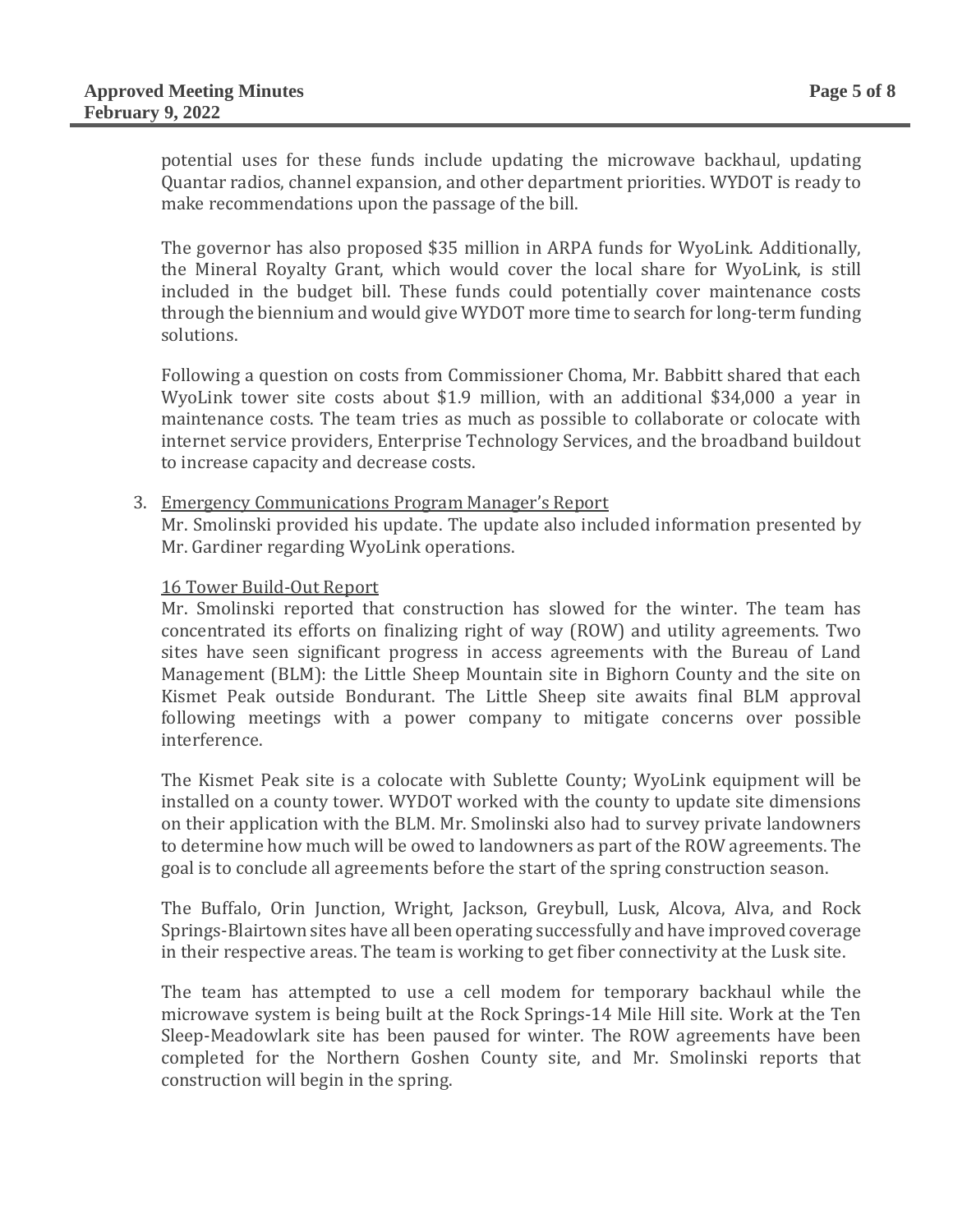The Newcastle site is currently delayed by lease agreements. Mr. Smolinski is trying to set up a meeting with the city and a private landowner to discuss the lease. All agreements have been completed for the Evanston site, and construction will begin in the spring. Mr. Smolinski is also working with Motorola to renew the site contract for another year.

Commissioner Frank asked how WYDOT quantifies the benefit that these 16 sites have provided—access, additional capacity, and improved quality—to the WyoLink system. He enquired how the commission and department could best demonstrate the value of the WyoLink system to the legislature as we pursue funds for additional sites. Mr. Smolinski felt that while the statistics in the user reports help demonstrate WyoLink's value, stories and testimonies from local subscribers would be more impactful. Commissioner Frank expressed his hope that the commission and staff keep thinking about and discussing ways to promote WyoLink.

Commissioner Choma also suggested including usage data on the WyoLink website and enquired how the national supply chain crisis could impact the buildout. Mr. Smolinski shared WYDOT is seeing shortages/backorders in construction steel, HVAC units, and backup generators. Commissioner Pacheco felt that public education on WyoLink would be another key component in obtaining additional funding for the system.

## WyoLink Operational Updates

#### *WyoLink Paging*

Mr. Gardiner reported that his team demoed Unication pagers in Converse County, but they were not utilized. The team will now provide pagers to Teton County for testing and possible adoption. Each pager costs between \$700 and \$800.

## *WyoLink System Reports*

Mr. Gardiner shared slides on WyoLink usage data. The slides contained information on the top 20 talkgroups, first quarter of Fiscal Year (FY) 2022 system statistics, and agencies that have currently received radios purchased under the contract with Motorola. The Wyoming Highway Patrol (WHP) has received 75 portable and 60 mobile radios, but accessories and 15 more mobiles are expected before installation can occur. Five hundred mobile radios and 50 portable radios have been ordered for WYDOT.

Mr. Gardiner updated the commission on infrastructure upgrades. New GTR radios and DC power plants have been installed at two out of 18 sites. Another site is scheduled to be upgraded in late February or early March, and other sites will be upgraded based on accessibility and scheduling. Additionally, the department has ordered Nokia service aggregation routers (SARs), which will allow radio sites to be converted to Ethernet. Several WYDOT technicians completed training last fall on the new equipment, so they will have the skills and knowledge to operate the technology.

## *WyoLink Training*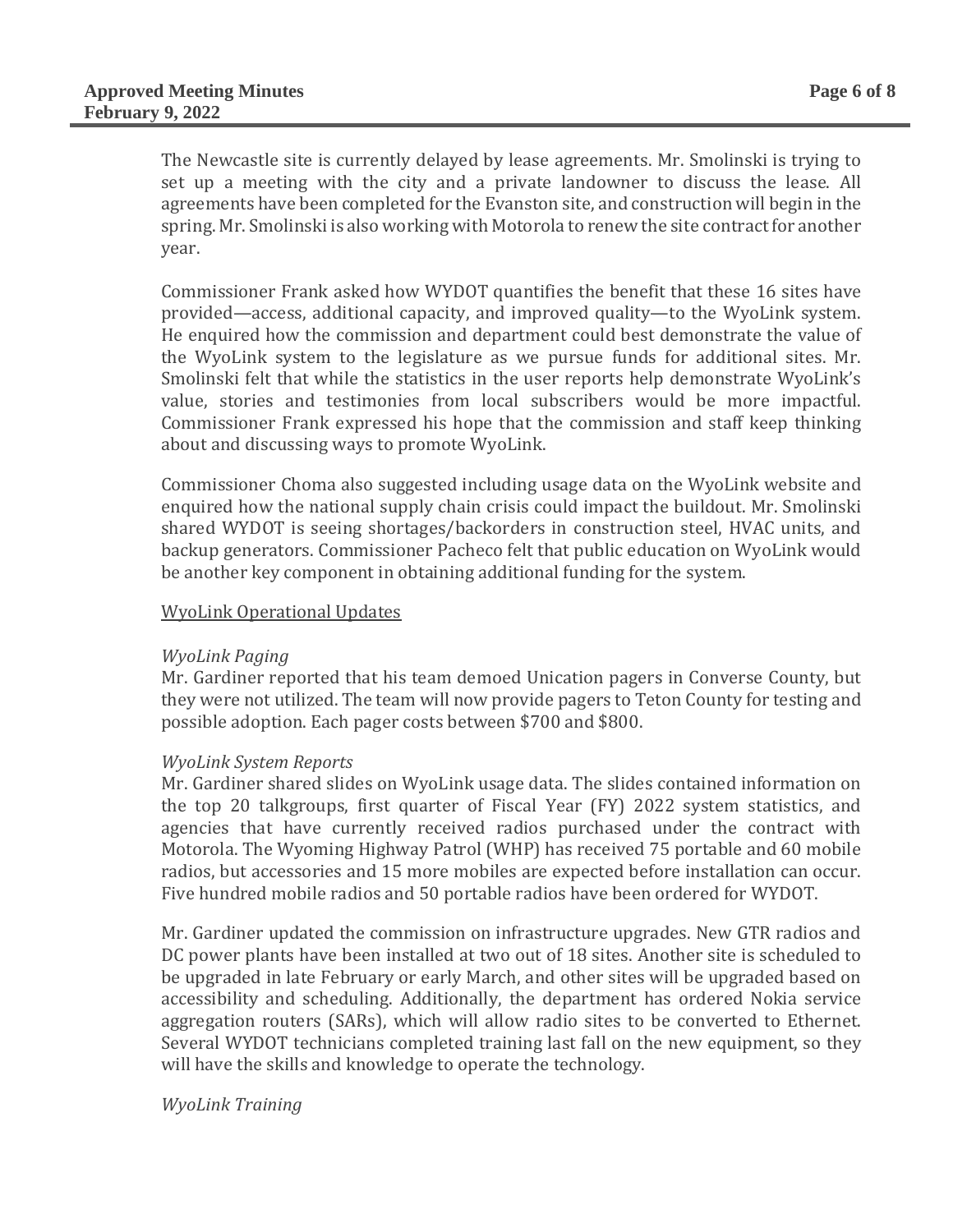Mr. Smolinski demoed the new WyoLink training slides for the commission. The PowerPoint presentation has been designed for use by local agencies to train their own users. The training provides trainees with a consistent foundation on WyoLink operations while allowing local instructors to customize slides to include location- and equipment-specific information. The commissioners thanked and complemented Mr. Smolinski and the entire WyoLink team on their efforts to create the training.

## Statewide Interoperability Coordination Updates

Mr. Smolinski is working with CISA on technical assistance programs, and the largest program to be updated—in every county in the state—is the tactical interoperable communications plan (TICP). TICP was overdue for an update as its last update was in 2015. WYDOT will work with each county and CISA to update each line item on Homeland Security's existing plan, from which a master plan will be created. The project should take about a year. The master plan will give WYDOT a clearer picture of how WyoLink fits into each county's communications operations.

#### FirstNet Updates

Mr. Smolinski reported that the critical connect contract has been set up with Motorola. Critical connect is a platform that will allow the department to connect to the FirstNet and Verizon cores and take WyoLink land mobile radios (LMR) and merge it with AT&T LTE technology. A similar set-up will be created with Verizon in the near future.

WYDOT is collaborating with the Casper Police Department to develop protocols for using FirstNet. Mr. Smolinski and his staff are working to create an AT&T "push to talk talkgroup," comprised of essential and existing talkgroups. It will then be mapped to other, select WyoLink talkgroups. Mr. Smolinski showed the commission a FirstNet capable phone that he is currently testing, which will tie into a few WyoLink talkgroups. He felt that phones, like the one he is currently using, might be a good fit for smaller agencies who cannot afford to purchase WyoLink radios.

Mr. Smolinski admitted that more planning is still needed and policies will need to be created for FirstNet, but he is communicating with other states that are already using the platform to collect best practices and lessons learned. He shared that the policies developed for FirstNet will mirror the WyoLink model for adding new subscribers and users. The PSCC, with recommendations from the department, will ultimately decide which devices are allowed to access WyoLink. Mr. Smolinski hopes to be able to offer the commission a partial demonstration at the May commission meeting.

Following a question from Commissioner Frank, Mr. Smolinski shared that while these phones have to route through cell and WyoLink towers, users will experience very little delay. He also shared that if one of these devices is on the WyoLink network, it will be treated like a WyoLink radio. Phones allowed on the system will be assigned a WyoLink identification number, and the WyoLink office will have control over the device. The FirstNet app can be installed on both Apple and Android devices, and the range is based on cellular network availability. Director Reiner inquired if the use of these devices will